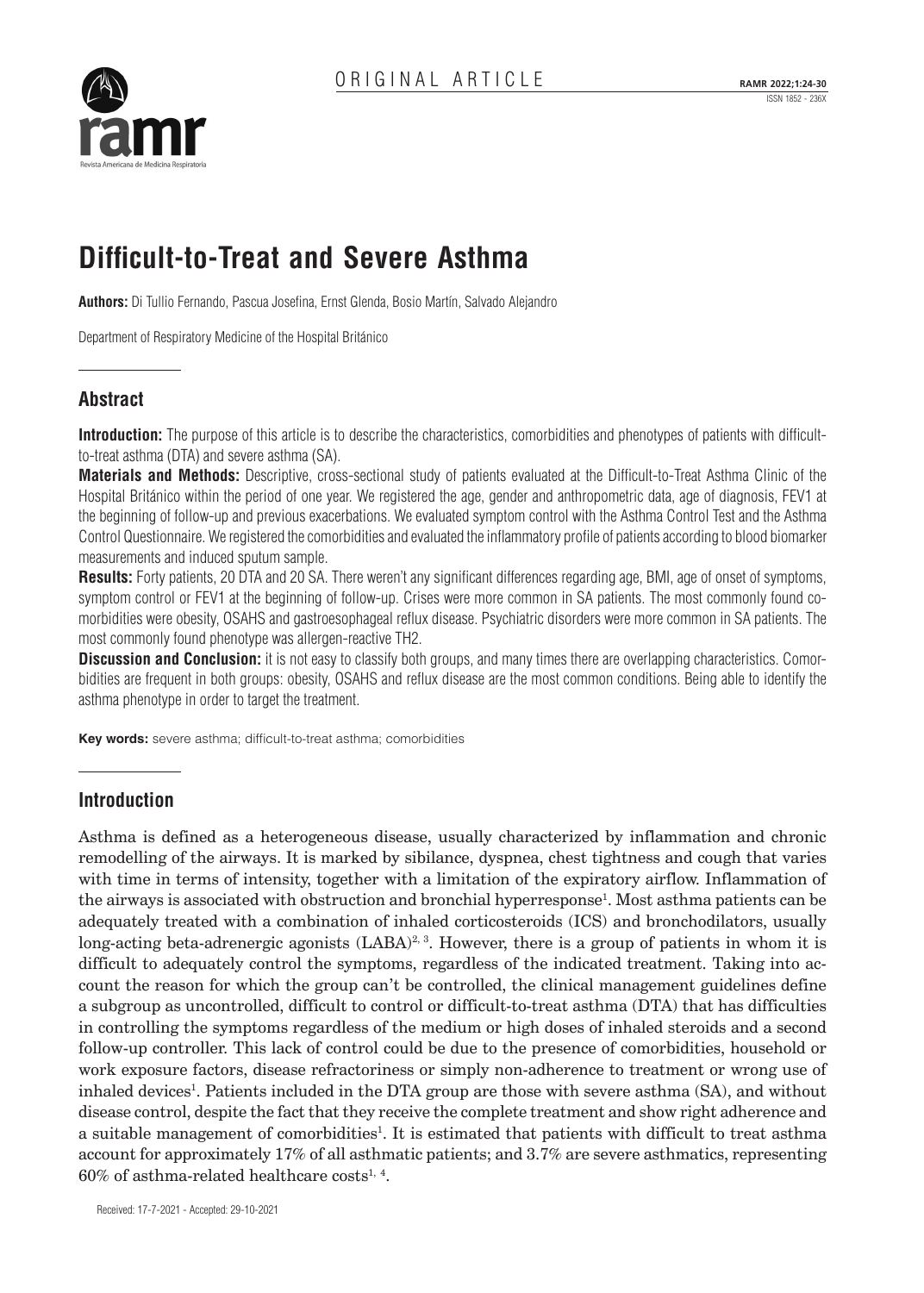In the clinical practice it is difficult to make a categorical differentiation between patients with DTA and SA, since many comorbidities and exposure factors that would imply poor control of asthma are prevalent in the asthmatic population and are sometimes difficult to solve. It is common to find a division between both groups only if symptoms get to be controlled. The purpose of this work is to describe the characteristics, comorbidities and phenotypes of patients with DTA and SA.

#### **Materials and Methods**

Descriptive, cross-sectional study of patients evaluated at the Difficult-to-Treat Asthma Clinic of the Hospital Británico from July 2018 to July 2019. The study included patients older than 18 years and those who met the difficult-to-treat and severe asthma criteria according to the GINA 2019 guidelines<sup>1</sup>. We registered age, gender and anthropometric data. We evaluated symptom control with the Asthma Control Test (ACT) and Asthma Control Questionnaire (ACQ) in the first consultation. Asthmatic exacerbation was defined as episodes characterized by the worsening of the respiratory symptoms with increased dyspnea, cough, sibilance or chest tightness and progressive loss of the pulmonary function and those requiring some modification of the regular treatment. It was defined as frequent exacerbation if there were  $\geq 2$  per year and severe exacerbation if the patient required hospitalization<sup>1</sup>. We registered the comorbidities including: obesity, patients with a body mass index (BMI)  $\geq$  30 kg/m<sup>2</sup>, active smoking, obstructive sleep apnea-hypopnea syndrome (OSAHS) defined by the presence of an apnea-hypopnea index (AHI)  $\geq 5$ , measured by respiratory polygraphy or polysomnography in sleep laboratories<sup>5</sup>, rhinosinusitis and nasal polyps diagnosed by tomographic studies or previous surgery. The diagnosis of gastroesophageal reflux disease (GERD) was established by the presence of symptoms and/or when proven by digestive endoscopy; and the history of psychiatric disorders was determined by the evaluation carried out by the mental health team or by the presence of a previous confirmed diagnosis. We evaluated the inflammatory profile of the patients according to blood biomarker measurements, and in patients with SA we took induced sputum samples, defining them as type 2 inflammation if they showed blood eosinophilia ≥  $150/\mathrm{mm}^3$  and/or eosinophil count ≥  $2\%$  in the sputum sample $^{1,4,6,7}.$  Patients not fulfilling this criteria with more than 40% neutrophil cell count in the sputum sample were called neutrophilics7 . Also, the measurement of serum IgE > 100 UI/l was considered elevated. This was found in patients with allergic asthma. We recorded the medication used in both groups.

In the statistical analysis, results were presented as percentages. For the numerical variables, results were shown as mean or standard deviation (SD). The Mann-Whitney or Chi Square Tests were used to compare differences between both groups. The results were analyzed with Prism 8 software (Graph Pad, La Jolla, CA).

#### **Results**

40 patients were included in the study for a period of one year, 20 of which met the criterion for difficultto-treat asthma (DTA), and 20 for severe asthma (SA). The mean age was  $57 \pm 17.62$  in DTA patients and  $56 \pm 15.47$  years in SA patients. The mean BMI was  $31.43 \pm 7.47$  and  $30.23 \pm 5.92$  kg/m<sup>2</sup> respectively, with no significant differences in any of the variables. We discriminated the mean age of the asthma diagnosis in both groups, which was  $24 \pm 21$  years for the DTA group and  $26 \pm 22$  for the SA group. The diagnosis before 12 years of age accounted for 40% of the DTA patients and 45% of SA patients (*p*= 0.9) (**Graphic 1**). The mean result of the ACT questionnaire at the beginning of the follow-up was  $15.33 \pm 6.31$  in DTA and  $13.41 \pm 4.38$  in SA ( $p = 0.35$ ); and the ACQ results were  $1.89 \pm 1.74$  and  $2.11 \pm 1.56$ , respectively ( $p = 0.5$ ), no significant differences were found. In the functional evaluation, the mean FEV<sub>1</sub> percentage at the beginning of the follow-up was  $57 \pm 13\%$  in DTA and  $50 \pm 13\%$  in SA ( $p = 0.1$ ) (**Table 1**). Seventy percent of SA and 60% of DTA had had previous hospitalizations, nonsignificant difference were found  $(p = 0.08)$ , (**Graphic 2**). 55% of SA patients and 20% of DTA patients had frequent crises, significant difference *(p =* 0.02) (**Graphic 3**). One hundred of patients with SA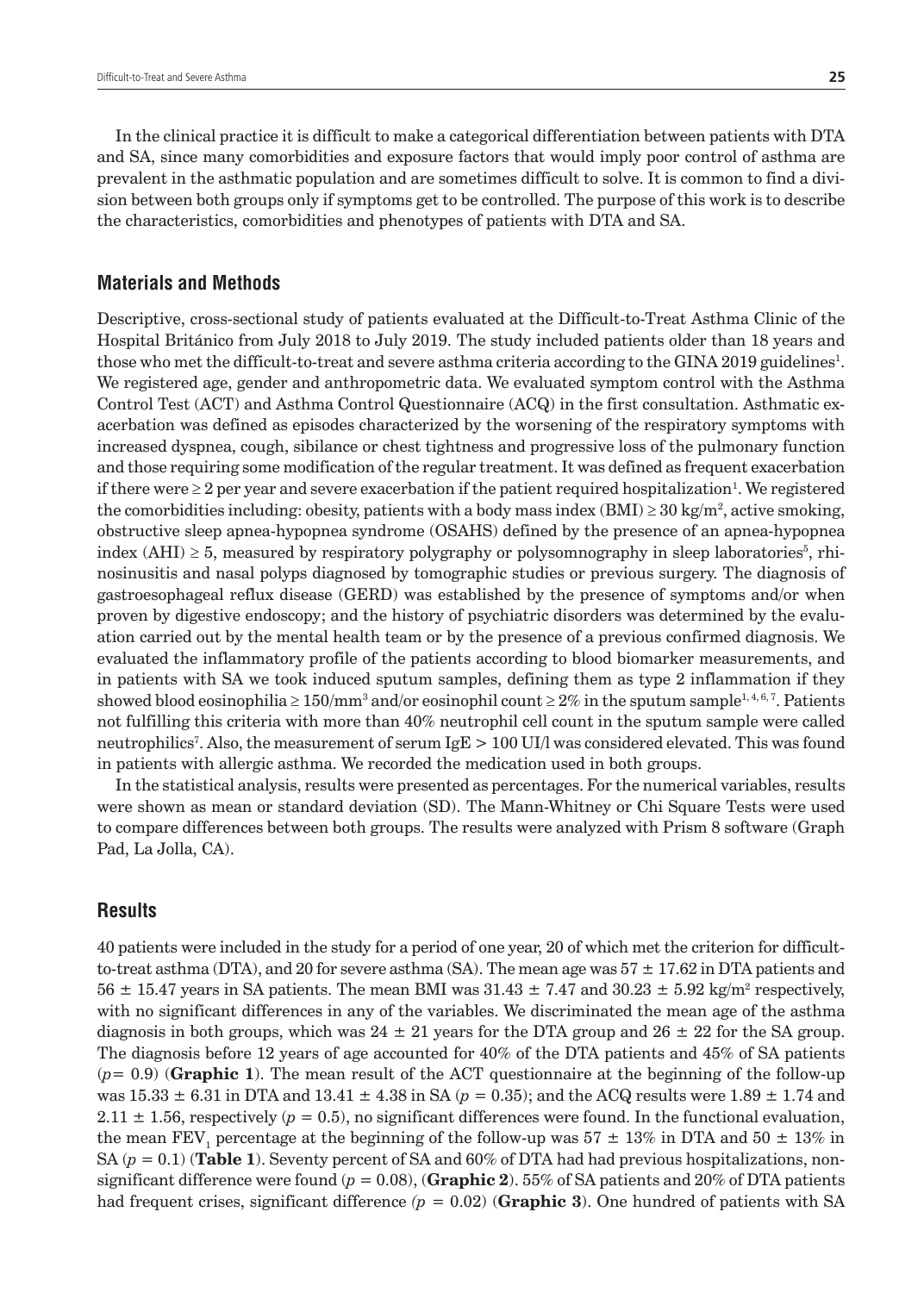

**Graphic 1.** The diagnosis was made before 12 years of age in 40% of patients with DTA and 45% of patients with SA

|                           | <b>DTA</b>        | <b>SA</b>         | р    |
|---------------------------|-------------------|-------------------|------|
| Age years/SD              | $57 + 17.62$      | $56 \pm 15.47$    | 0.78 |
| Age of diagnosis years/SD | $24 \pm 21$       | $26 + 22$         | 0.90 |
| BMI $kg/m^2/SD$           | $31.43 \pm 7.47$  | $30.23 \pm 5.92$  | 0.90 |
| ACT/SD                    | $15.33 \pm 6.31$  | $13.41 \pm 4.38$  | 0.35 |
| ACQ/SD                    | $1.89 \pm 1.74$   | $2.11 \pm 1.56$   | 0.56 |
| Initial FEV, %/SD         | $57.31 \pm 13.04$ | $50.37 \pm 13.97$ | 0.10 |

#### TABLE 1. Characteristics of patients with difficult-to-treat and severe asthma

BMI: body mass index; ACT: Asthma Control Test; ACQ: Asthma Control Questionnaire; DTA: difficult-to-treat asthma; SA: severe asthma; SD: standard deviation

and 85% of patients with DTA reported comorbidities; 2 out of the 3 patients without comorbidities were overweight (BMI  $> 25 \text{ kg/m}^2$ ). The most frequently reported comorbidities in the SA group were: obesity, GERD and OSAHS; and in the DTA group, the most frequent were GERD, obesity and OSAHS. History of psychiatric disorders was more common in patients with SA (**Table 2**).

With regard to the biomarker study, 82% of the patients evaluated in this study showed blood eosinophilia ≥ 150/mm<sup>3</sup> , 90% in patients with SA and 50% in DTA, with a median of 639 (range between 34 and 1581) eosinophils /mm<sup>3</sup> in SA and 271 (range between 53 and 5300) eosinophils/mm<sup>3</sup> in DTA, non-significant difference were found. Seventy seven percent of patients had an elevated IgE, 72% SA and 50% DTA, with a median of 233 (range between 9 and 1494) UI/l in SA and 478 (range between 5 and 2229) UI/l in DTA, difference were found. Differential cell count in sputum sample was performed in 19 patients with SA. 1 was eosinophilic, 2 neutrophilic and the rest were paucigranulocitic. In 3 patients with SA we detected IgE specific for Aspergillus, 2 of which met the criteria for fungi-sensitized severe asthma<sup>8</sup>.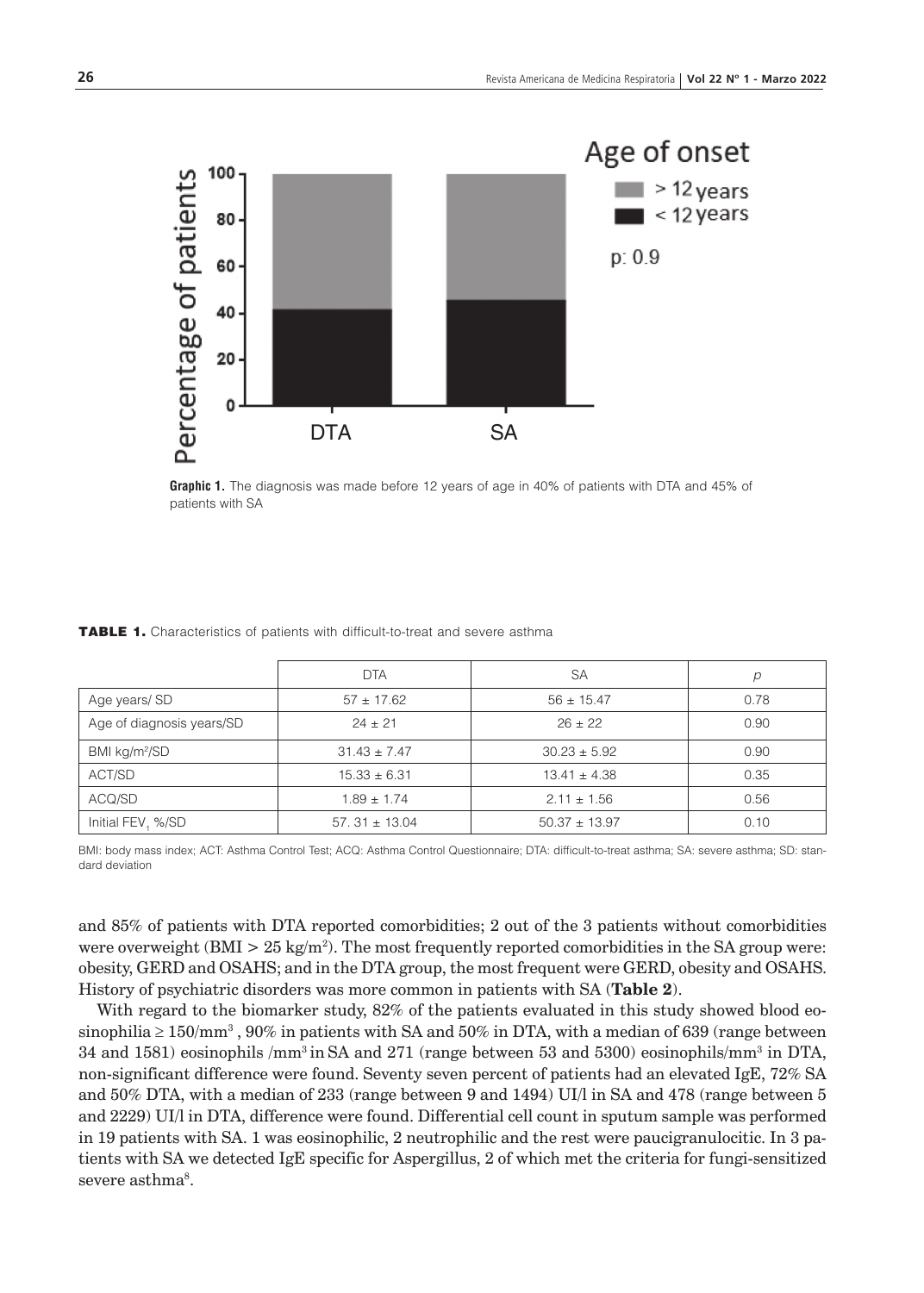

**Graphic 2.** Percentage of patients who had had previous hospitalizations from both groups.



**Graphic 3.** Percentage of patients with frequent crises at the beginning of follow-up.

| Comorbidities       | $DTA(n/\%)$ | $SA(n/\%)$ | $\mathcal{D}$ |
|---------------------|-------------|------------|---------------|
| Rhinosinusitis      | 4/20        | 10/50      | 0.09          |
| Polyps              | 2/10        | 6/30       | 0.20          |
| <b>OSAHS</b>        | 5/25        | 11/55      | 0.10          |
| Obesity             | 7/35        | 13/65      | 0.11          |
| Psychiatric disease | 2/10        | 8/40       | < 0.05        |
| <b>GERD</b>         | 5/25        | 12/60      | 0.05          |
| Smoking             | 4/20        | 10/50      | 0.09          |

OSAHS: obstructive sleep apnea-hypopnea syndrome, GERD: gastroesophageal reflux disease, DTA: difficult-to-treat asthma, SA: severe asthma

As for the treatment, the most commonly used combinations of inhaled corticosteroids and bronchodilators in 40 patients were budenoside/formoterol, indicated in 57% of the cases, followed by fluticasone/ salmeterol, used in 30% of the cases; and the remaining patients received fluticasone/vilanterol. 9 of the 20 SA patients received treatment with biologicals. They all started with omalizumab; 3 patients changed to mepolizumab due to a lack of response, and only one patient suspended treatment due to a good clinical response. Omalizumab was indicated only in one patient from the DTA group.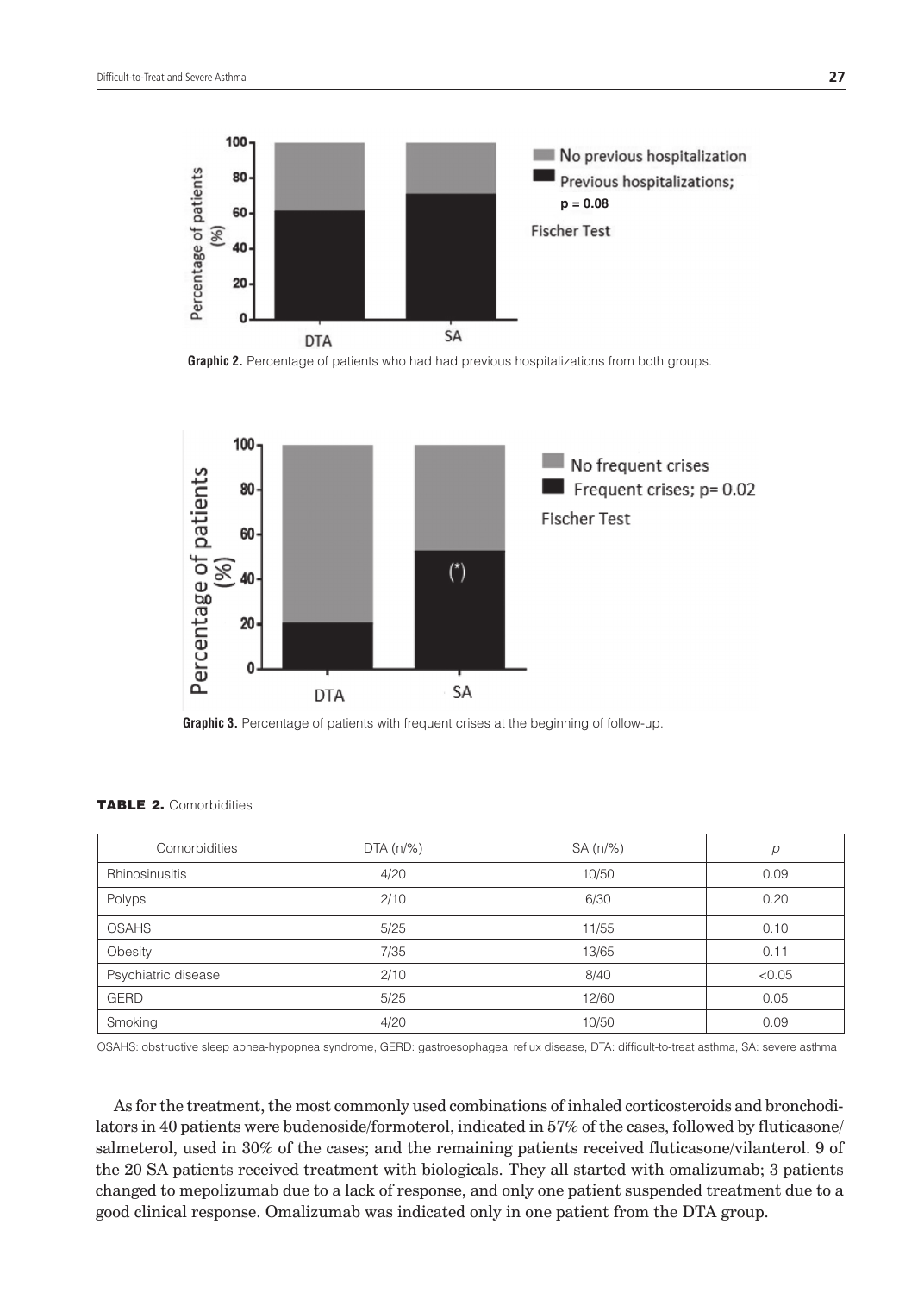## **Discussion**

Difficult -to-treat asthma accounts for approximately 17% of all asthmatic patients, thus representing the highest healthcare cost within the asthma spectrum. Comorbidities in these patients contribute to the existence of a poor control of symptoms, but their exact impact on asthma control is not fully established<sup>9</sup>. In this work we found that comorbidities were common both in severe asthma patients and in patients with difficult-to-treat asthma, mostly in the first group, though the difference wasn't significant. The most commonly found comorbidity in both groups was obesity, which is possibly a factor that contributes to poor asthma control and also to other comorbidities. Obese patients with severe asthma show more exacerbations, worse control of symptoms, greater use of oral steroids and alterations in functional evaluations<sup>10</sup>. There is  $60\%$  prevalence of obesity in severe asthmatics<sup>11</sup>. Obese patients belong to a determined phenotype and are most frequently associated with a neutrophilic-type airway inflammatory profile, thus showing a lower response to treatment with steroids $12$ . It has also been established that the lack of response could be mediated by a defect in the glucocorticoid receptors and an increase in oxidative stress 13. Obesity is also a risk factor for developing other comorbidities such as OSAHS and GERD<sup>10</sup>, which were very common in both groups. A mild weight loss that would imply 5-10% of the body weight is associated with better control of asthma symptoms<sup>14</sup>.

GERD is a risk factor for asthma exacerbation and poor control of symptoms<sup>13,15</sup>. Asthmatic patients have higher risk of developing GERD than the general population, with a prevalence of 17 to 74%<sup>13,16</sup>, in turn, patients with GERD have higher risk of having asthma compared to the general population $17$ . Asthma is worse in patients with reflux, whether it is caused by a shifting effect in airway hyperresponsiveness or due to the inflammation produced by aspiration<sup>18</sup>. Also the reflux may trigger symptoms of vocal cord dysfunction that can mimic the asthma symptoms<sup>13</sup>. With respect to the treatment of reflux in asthmatics, inconsistent results have been obtained. Some studies showed an improvement in the symptoms, quality of life and exacerbations related to the treatment of this comorbidity; however, other studies weren't able to prove this improvement<sup>19</sup>. Asymptomatic patients are unlikely to be benefited from treatment with antacids $13$ .

The asthma-OSAHS combination is associated with worse control of respiratory symptoms, use of rescue short-lasting bronchodilators, rate of exacerbations and lower quality of life<sup>20</sup>. With OSAHS, asthma symptoms may increase, and asthma increases the risk of developing OSAHS, regardless of obesity<sup>21</sup>. Chronic rhinosinusitis, an asthma-related comorbidity, increases the risk of suffering OSAHS<sup>22</sup>. Sleep apneas increase the inflammation of the upper airway; and bronchial neutrophilia and high levels of IL-8 have been reported in untreated patients with OSAHS, compared to OSAHS patients who received treatment<sup>23</sup>. In sleep apneas, the C-reactive protein, the TNF- $\alpha$  and cytokines involved in systemic inflammation are elevated, regardless of the BMI, and could play a determined role in the pathogenesis of asthma<sup>24</sup>. Treatment with continuous positive airway pressure (CPAP) in asthmatic patients improves asthma symptoms, reduces the use of bronchodilators, and improves the peak espiratory flow and quality of life<sup>25</sup>, and it has even been shown that in the first 7 days of treatment benefits could already be observed<sup>26</sup>.

Anxiety and depression are psychiatric disorders found most frequently in asthmatic patients than in the general population<sup>27</sup>. These conditions are associated with lower adherence to treatment, difficulties in follow-up and symptoms distortion. Patients with insomnia, anxiety and depression have 2.4 times more possibilities of having poor control of respiratory symptoms<sup>20</sup>. It is recommended that during asthma follow-up an evaluation by trained psychologists is carried out for the management of these patients<sup>28</sup>.

75% of asthmatic patients have symptoms of chronic sinusitis, and the prevalence of this condition evaluated by tomography reaches up to  $84\%$  in severe asthma patients<sup>29</sup>. There could be a correlation between the level of inflammation of the upper airways and the bronchi in patients with chronic sinusitis and severe asthma<sup>30</sup>. This comorbidity associated with asthma is manifested with more coughing, expectoration and risk of exacerbations15. The presence of chronic rhinosinusitis associated with nasal polyps is typically observed in patients with late onset asthma who may show allergy to aspirin<sup>31</sup>.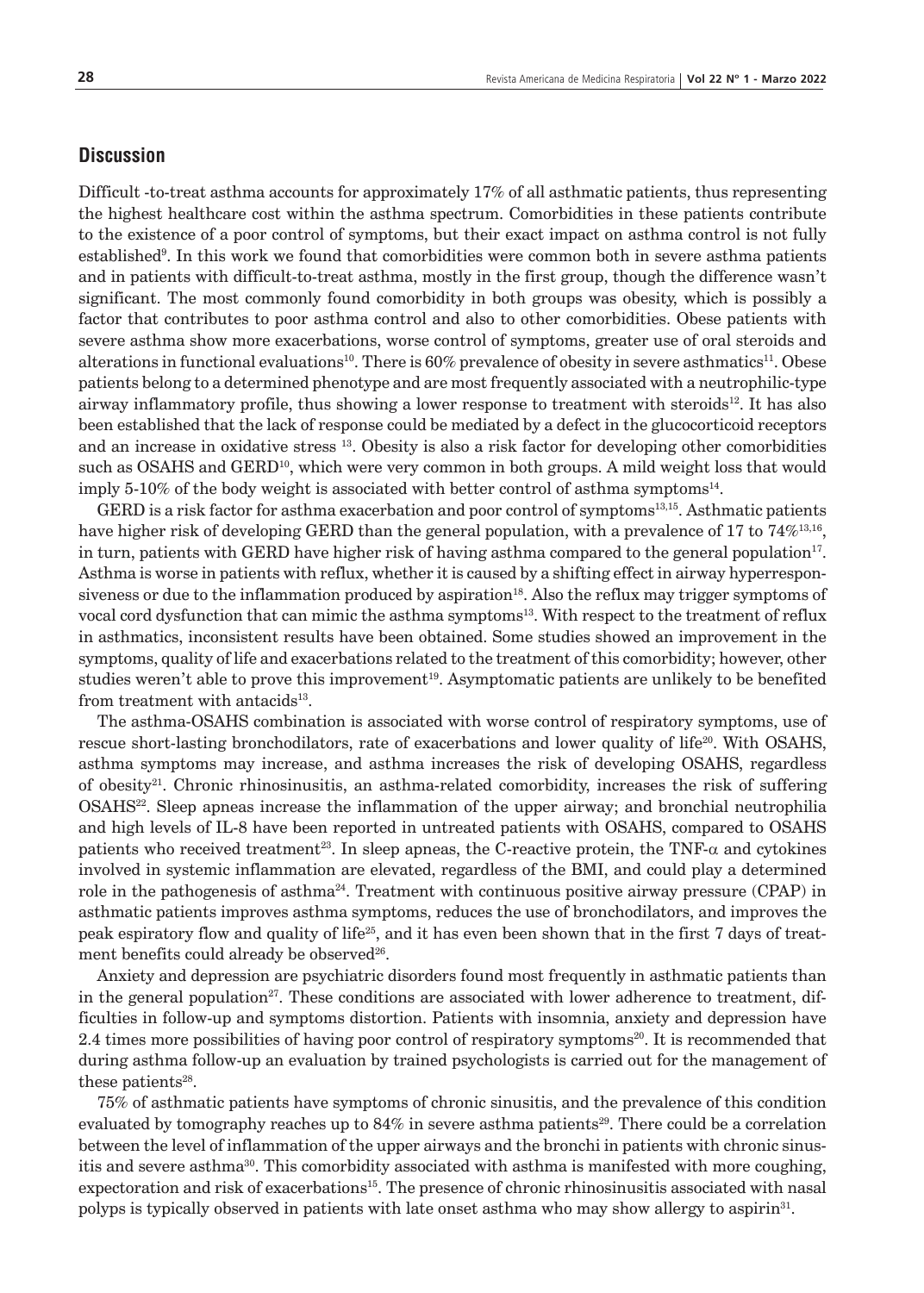granulocytics) 32. The T2-high endotype includes allergic asthma and late onset eosinophilic asthma. Allergic asthma is characterized by an early onset, positive allergy tests (skin or serum) with allergic rhinitis, IgE > 100 IU mL and mild eosinophilia ( $<$  300  $\mu$ L). Eosinophilic asthma, on the other hand, is characterized by a late onset, negative allergy tests; low IgE, nasal poly-posis and eosinophilia (300 blood eosinophils/mm<sup>3</sup> or  $>2\%$  sputum eosinophils)<sup>33</sup>. 70% of evaluated patients with SA had more than 300 eosinophils/mm3 , and most patients were allergic, given that 74% had an elevated IgE. The correct phenotipification of the DTA patient, and specially patients diagnosed with SA would allow a targeted treatment.

### **Conclusions**

The anthropometric characteristics, control of symptoms and FEV1 in patients with SA and DTA were similar. During follow-up, comorbidities were detected frequently in both groups, especially obesity, GERD and sleep apneas, which are interconnected. Though they were more common in the SA group, there weren't any significant differences between both groups. The history of psychiatric diseases was more common in the group of SA. There were significant differences regarding frequent exacerbations, which were stronger in patients with SA.

It isn't easy to classify both groups, and most patients show overlapping characteristics. Comorbidities occur frequently in both groups, and many of them are difficult to treat or need a long time to be resolved or controlled, such as obesity, rhinosinusitis or smoking; however, with the biomarker analysis and clinical history, the swelling agent is still in many cases the main target of these patients' treatment. So, in patients with difficult-to-treat asthma, we should identify the phenotype of the disease, because even with unresolved comorbidities, the progression of the asthma treatment shouldn't be limited, especially in cases of inadequate disease control.

# **References**

- 1. Global Initiative for Asthma. GINA 2019. Glob. Strateg. Asthma Manag. Prevention (2019).
- 2. Carlstrom, L. & Castro, M. Severe asthma: What makes it so hard to manage? Current Allergy and Asthma Reports 2009; 9(5): 393-400.
- 3. Lemière C, Pierre E, Ron O, et al. Airway inflammation assessed by invasive and noninvasive means in severe asthma: Eosinophilic and noneosinophilic phenotypes. J. Allergy Clin. Immunol. 2006; 118(5): 1033-9.
- 4. Israel, E. & Reddel, H. K. Severe and difficult-to-treat asthma in adults. New England Journal of Medicine. 2017; 377(10): 965-76.
- 5. Nogueira F, Borsini E, Cambursano H, et al. Guías prácticas de diagnóstico y tratamiento del síndrome de apneas e hipopneas obstructivas del sueño. Medicina. 2013; 19: 59-90.
- 6. Wenzel SE. Asthma phenotypes: The evolution from clinical to molecular approaches. Nat Med. 2012; 18: 716-25.
- 7. Moore WC, Annette TH, Xingnan L, et al. Sputum neutrophil counts are associated with more severe asthma phenotypes using cluster analysis. J. Allergy Clin. Immunol. 2014; 133(6): 1557-63.
- 8. Agarwal R. Severe asthma with fungal sensitization. Curr Allergy Asthma Rep. 2011; 11: 403-13.
- 9. Bisaccioni C, Vivolo M, Cajuela E, et al. Comorbidities in severe asthma: Frequency of rhinitis, nasal polyposis, gastroesophageal reflux disease, vocal cord dysfunction and bronchiectasis. Clinics 2009; 64(8): 769-73.
- 10. Gibeon D, Batuwita K, Osmond M, et al. Obesity-associated severe asthma represents a distinct clinical phenotype analysis of the british thoracic society difficult asthma registry patient cohort according to bmi. Chest 2013; 143(2): 406-14.
- 11. Peters U, Dixon AE, Forno E. Obesity and asthma. J Allergy Clin Immunol 2018; 141(4): 1169-79.
- 12. Sutherland ER, Goleva E, Strand M, et al. Body mass and glucocorticoid response in asthma. Am. J. Respir. Crit Care Med. 2008; 178(7): 682-7.
- 13. Porsbjerg C, Menzies-Gow A. Comorbidities in severe asthma: Clinical impact and management. Respirology 2017; 22(4): 651-61.